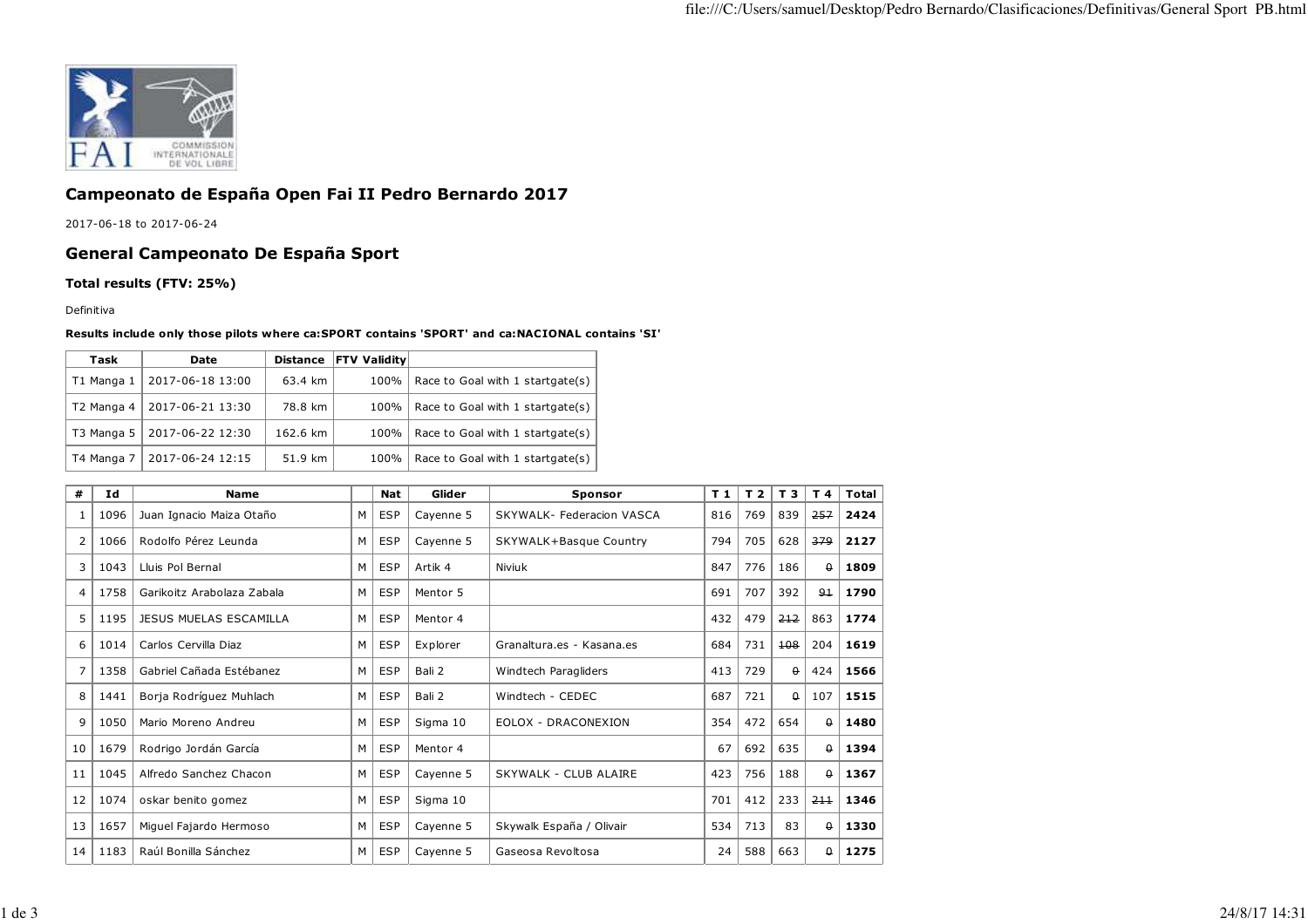| #  | Id   | <b>Name</b>                       |   | <b>Nat</b> | Glider       | <b>Sponsor</b>                       | T 1 | T <sub>2</sub>  | T 3              | T 4                | Total |
|----|------|-----------------------------------|---|------------|--------------|--------------------------------------|-----|-----------------|------------------|--------------------|-------|
| 15 | 1091 | Daniel Meziat Despierto           | M | <b>ESP</b> | Cayenne 4    |                                      | 652 | $\theta$        | 550              | 66                 | 1268  |
| 16 | 1100 | Luis Frechin Buil                 | M | <b>ESP</b> | Artik 4      |                                      | 193 | 396             | 644              | $\theta$           | 1233  |
| 17 | 1041 | Maite Moreno Benito               | F | <b>ESP</b> | Spice        | AlfaPilot                            | 358 | 392             | 475              | 151                | 1225  |
| 18 | 1800 | Daniel Martinez alarcon           | М | <b>ESP</b> | Chili 4      | Skywalk España - Castillo de Segura  | 82  | 735             | 387              | $\pmb{\mathsf{Q}}$ | 1204  |
| 19 | 1044 | Ignasi Pons Guasch                | M | <b>ESP</b> | Artik 4      |                                      | 670 | 396             | 10               | $\theta$           | 1076  |
| 20 | 1026 | Jose Antonio Perez Jorge          | м | <b>ESP</b> | Mentor 5     |                                      | 365 | 458             | 157              | 148                | 980   |
| 21 | 1189 | Virgilio Ortiz Martín             | М | <b>ESP</b> | Triton 2     |                                      | 488 | 476             | $\theta$         | 0                  | 964   |
| 22 | 1217 | Miguel Casas Suárez               | М | <b>ESP</b> | Alpina 2     |                                      | 165 | 610             | $\theta$         | 114                | 889   |
| 23 | 1084 | Jordi Masanés                     | M | <b>ESP</b> | Artik        | Viatges Masanés / www.alioth.cat     | 394 | 294             | 194              | 194                | 882   |
| 24 | 1262 | Fernando Tejero                   | M | <b>ESP</b> | Sigma 10     | sientetelibre.com / Draconexion .com | 285 | 383             | $\theta$         | 206                | 874   |
| 24 | 1219 | Miguel Angel Velasco Fernández    | М | <b>ESP</b> | Artik 4      |                                      | 331 | 388             | 121              | 155                | 874   |
| 26 | 1294 | Javier Cuellas Vazquez            | М | <b>ESP</b> | Eden 5       | www.clubparapenteferrol.com          | 380 | 484             | $\pmb{\uptheta}$ | $\mathbf 0$        | 864   |
| 27 | 1087 | Manuel De Cos Díaz                | M | <b>ESP</b> | Delta 2      |                                      | 192 | 388             | 267              | $\theta$           | 847   |
| 28 | 1165 | Pablo Puertes López               | M | <b>ESP</b> | Sigma 9      |                                      | 381 | 394             | 68               | $\theta$           | 843   |
| 29 | 1182 | Alex Oruesagasti Diez             | М | <b>ESP</b> | Sigma 10     |                                      | 317 | 376             | $\theta$         | 137                | 830   |
| 30 | 1046 | Buenaventura Heras Sánchez-Dehesa | M | <b>ESP</b> | <b>NEXUS</b> |                                      | 300 | 364             | 145              | 86                 | 809   |
| 31 | 1049 | Francisco Javier Posada Alonso    | M | <b>ESP</b> | Delta 2      | <b>POTES</b>                         | 170 | 412             | $\theta$         | 217                | 799   |
| 32 | 1788 | David Castillejo Martinez         | M | <b>ESP</b> | Sprint       | Kasana - Gin Gliders                 | 316 | 366             | 2 <sub>1</sub>   | 72                 | 754   |
| 33 | 1115 | Hans-Dieter Keckstein             | М | <b>GER</b> | Artik 4      |                                      | 379 | 179             | 186              | $\theta$           | 744   |
| 34 | 1413 | Victor Echegoyen Mendioroz        | M | <b>ESP</b> | Artik 4      |                                      | 384 | 165             | 99               | 191                | 740   |
| 35 | 1284 | Fernando Gavin Gracia             | M | <b>ESP</b> | Artik 4      |                                      | 180 | 539             | $\theta$         | $\mathbf 0$        | 719   |
| 36 | 1105 | Sergio Alcaraz Pérez              | M | <b>ESP</b> | Artik 3      |                                      | 91  | 410             | 180              | $\theta$           | 681   |
| 37 | 1031 | María Perez Gil                   | F | <b>ESP</b> | Sprint       | GIN - Kasana - parapentepangea.es    | 328 | 195             | 96               | $\pmb{\uptheta}$   | 619   |
| 38 | 1093 | javier gomez de segura            | M | <b>ESP</b> | Sigma 8      |                                      | 318 | 200             | $\theta$         | $\mathbf 0$        | 518   |
| 39 | 1297 | Javier Alier Gimenez              | M | <b>ESP</b> | Mentor 3     |                                      | 95  | 366             | 10               | $\theta$           | 471   |
| 40 | 1436 | Ana Maria Sancho Frisuelos        | F | <b>ESP</b> | Airlight     | www.monteholiday.com                 | 304 | 48              | 39               | $\theta$           | 391   |
| 41 | 1643 | Cecilia Valenzuela Agüí           | F | <b>ESP</b> | Ikuma        |                                      | 284 | $\theta$        | 10               | $\mathbf 0$        | 294   |
| 41 | 1406 | Roberto Carballeira Álvarez       | M | <b>ESP</b> | Summit XC3   |                                      | 24  | 172             | 98               | $\theta$           | 294   |
| 43 | 1544 | Gadi Wolff                        | M | <b>ESP</b> | Gin Atlas    |                                      | 24  | 191             | 21               | $\theta$           | 236   |
| 44 | 1368 | Jose Luis Martinez Novoa          | M | <b>ESP</b> | Delta3       | Novoa                                | 29  | $\pmb{\varrho}$ | 196              | $\mathbf{0}$       | 225   |